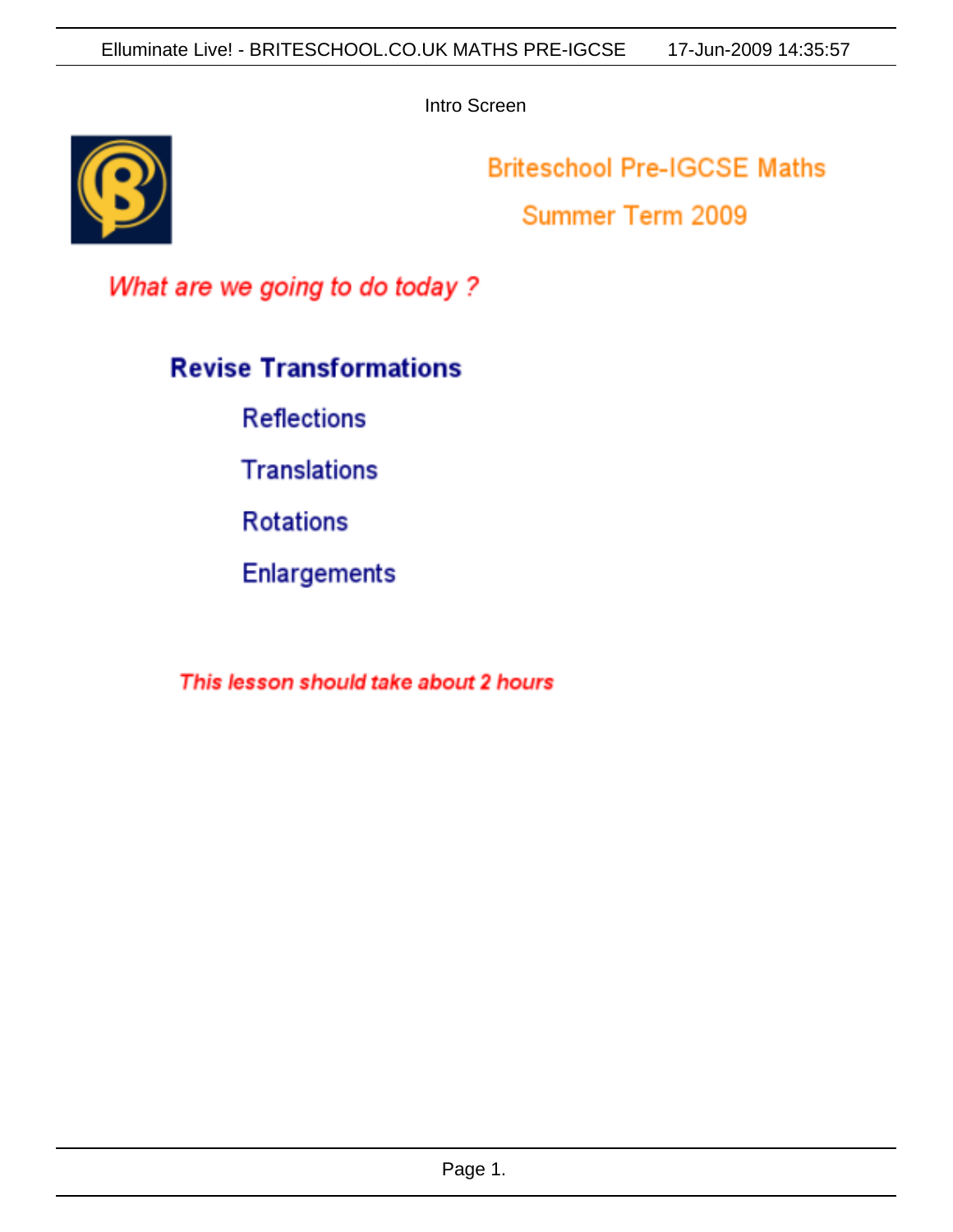Transformations 1

Copy the diagram below onto squared paper.<br>Answer the questions which follow. +5 - 5 + 10  $+20$ X - 5 -

- 1) Reflect the L-shape in the x-axis.
- 2) Reflect the shape in the line  $x = +8$
- 3) Reflect the shape in the line  $x = y$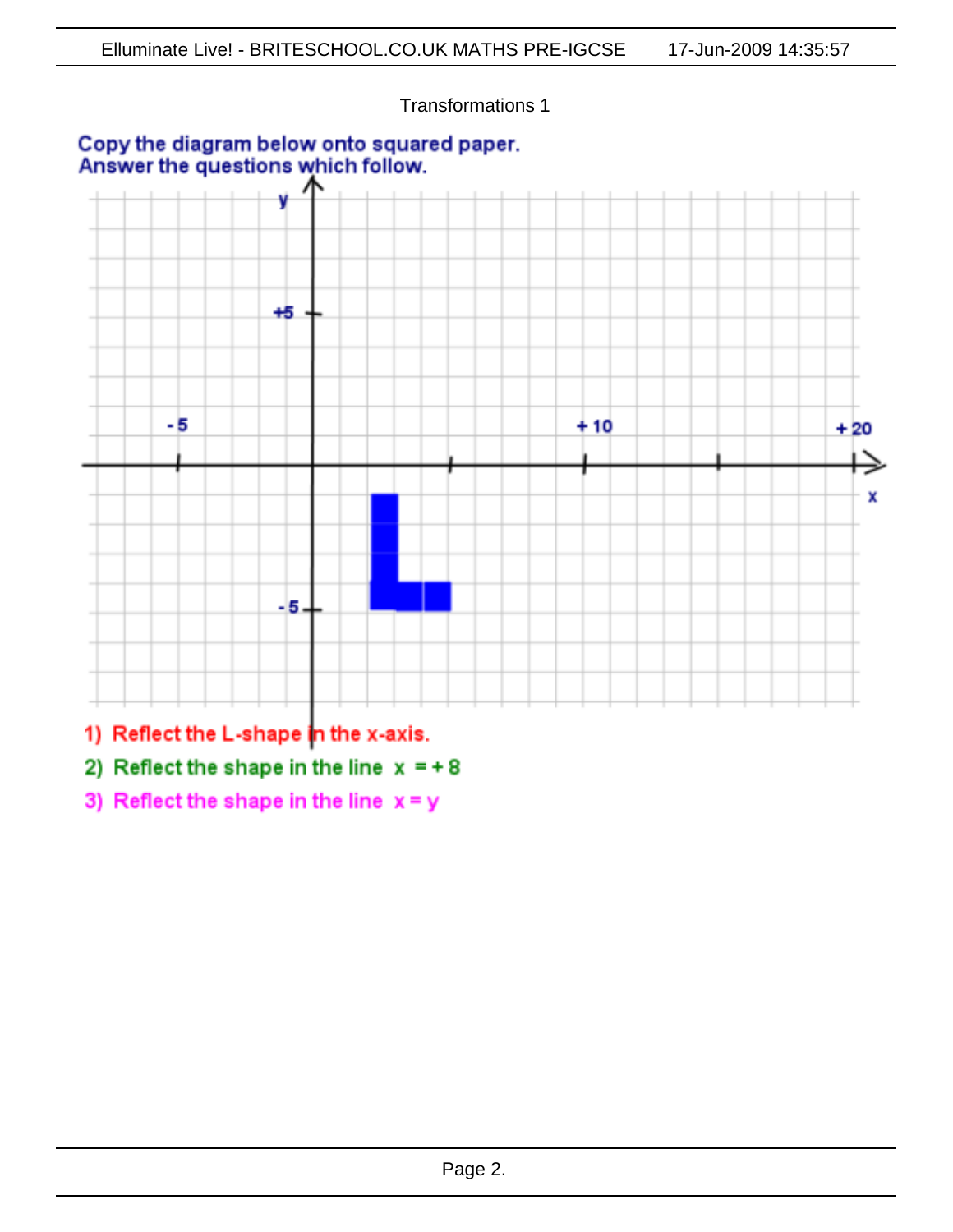

Transformations 1 - ANSWERS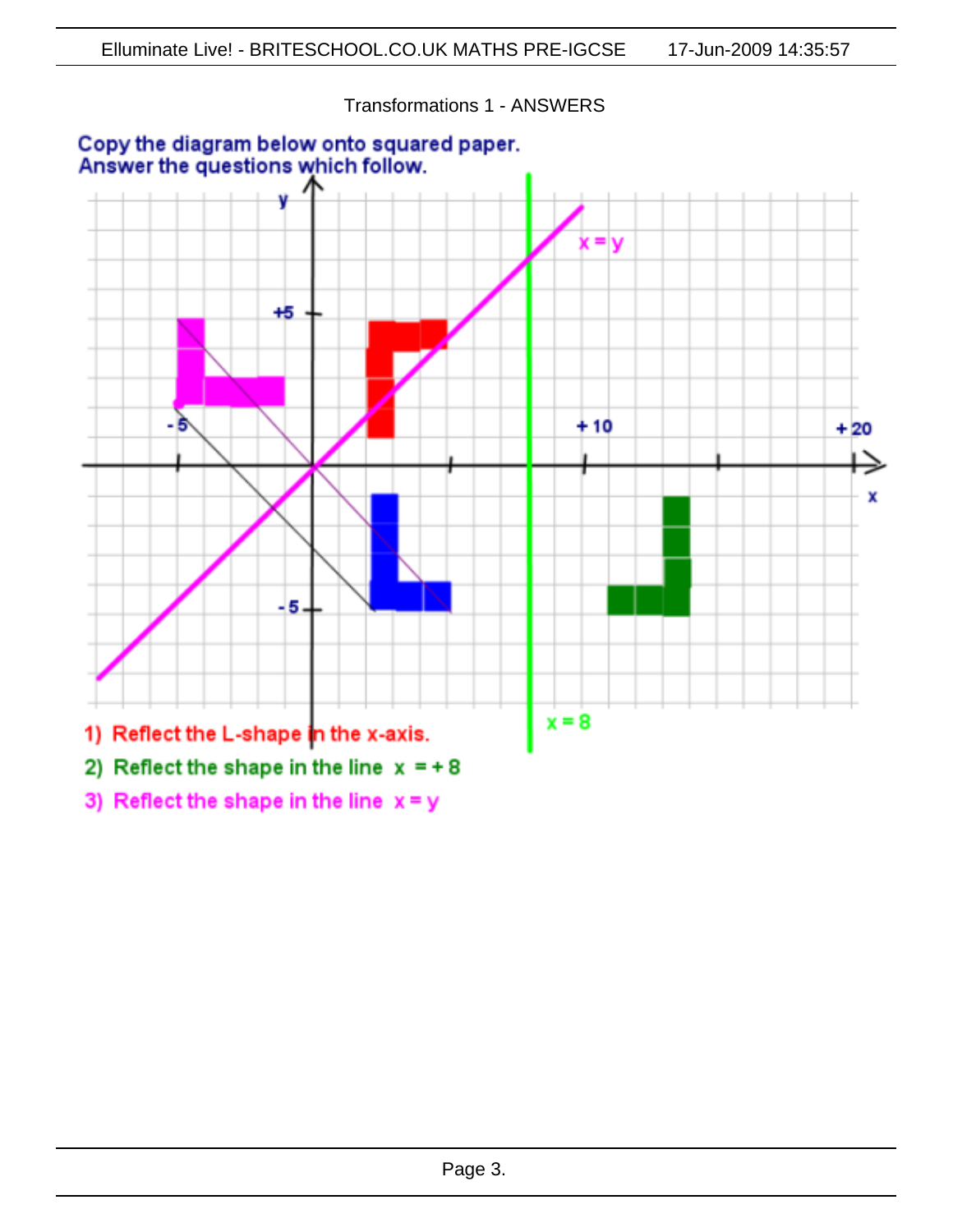

Transformations 2 - Translation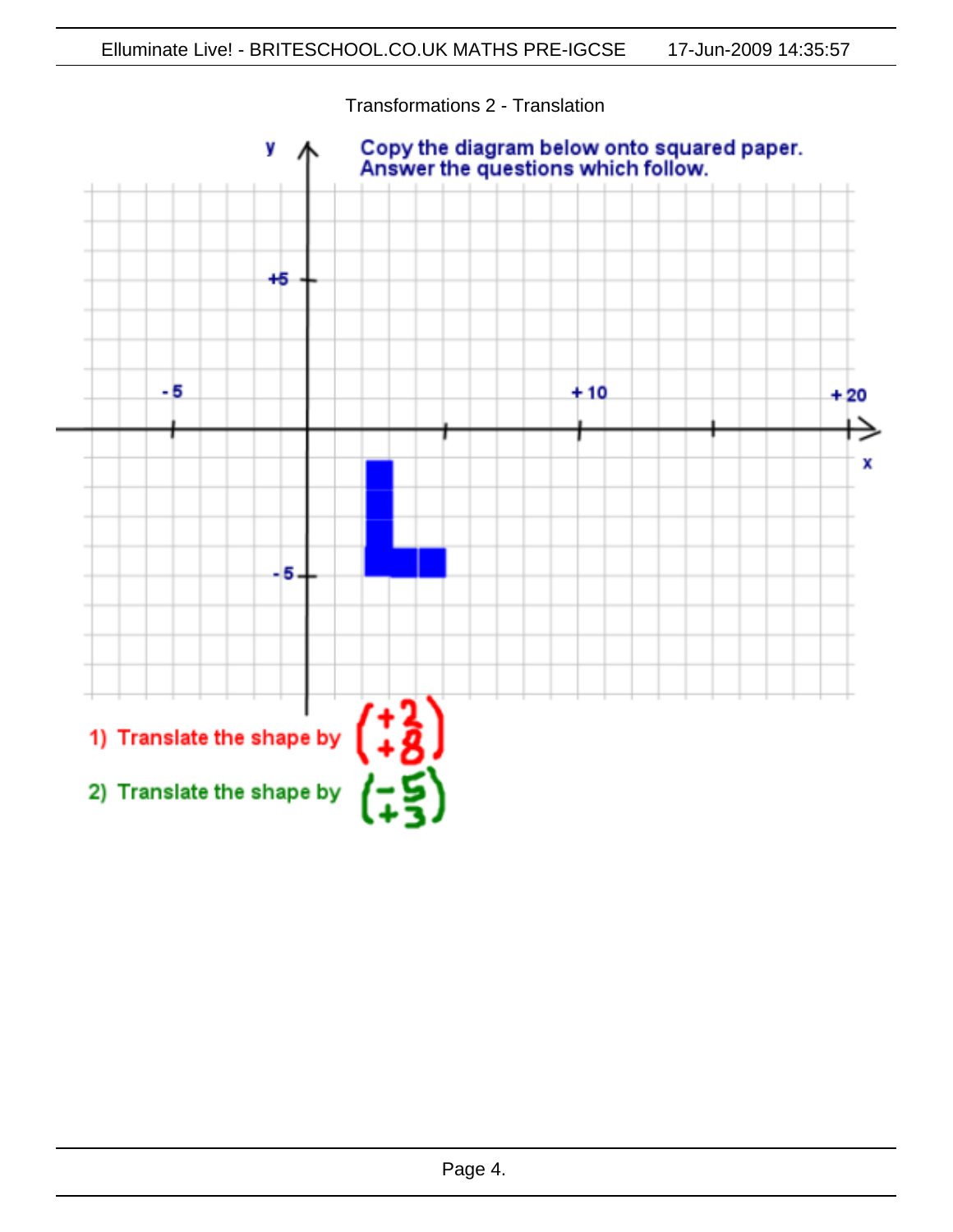

## Transformations 2 - Translation ANSWER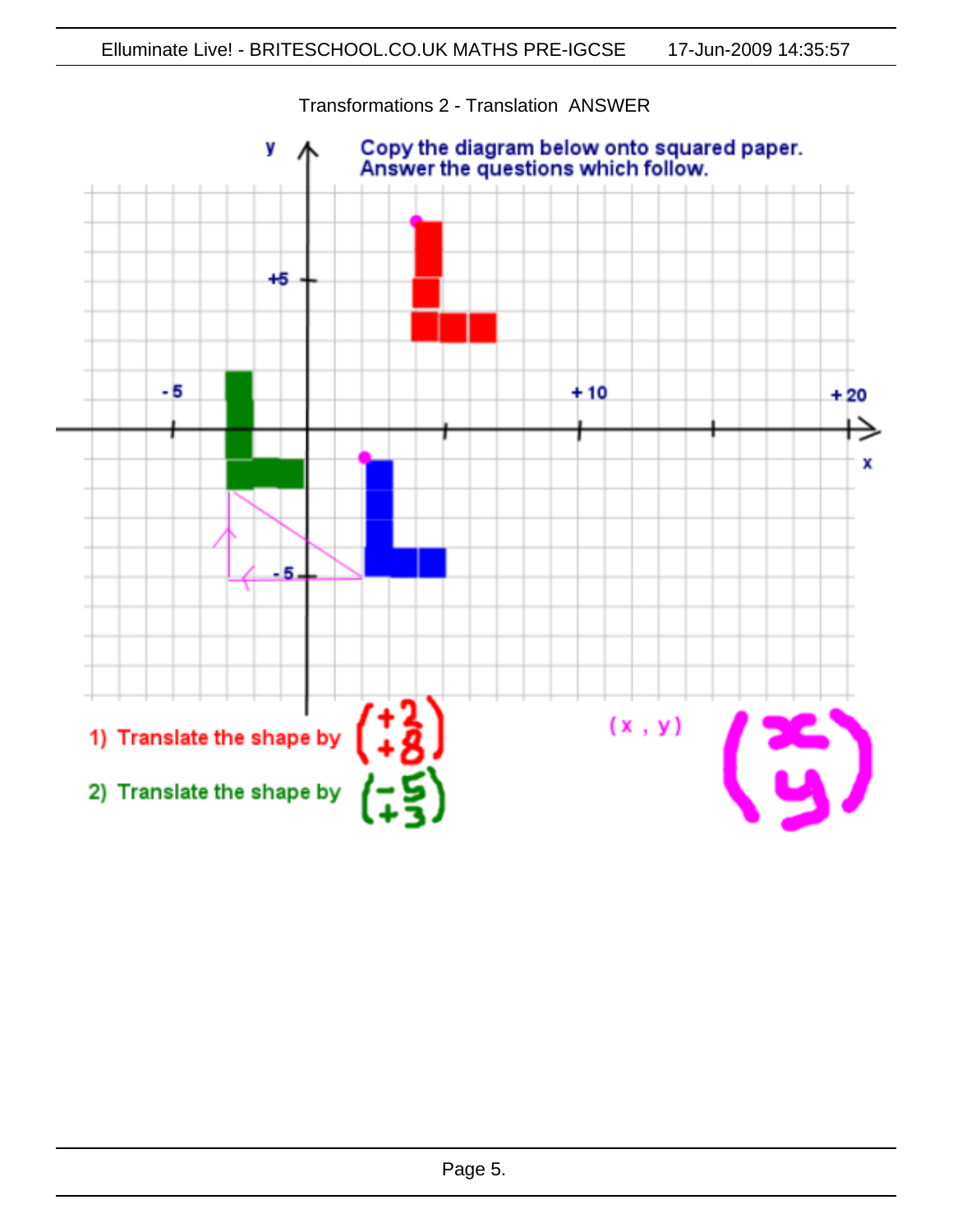

Transformations 3 - Rotation

- 1) Rotate the shape 90 degrees anticlockwise about the origin.
- 2) Rotate the blue shape 180 degrees about the point (-1, -5)
- 3) Rotate the shape 270 degrees about the point  $(+10, -1)$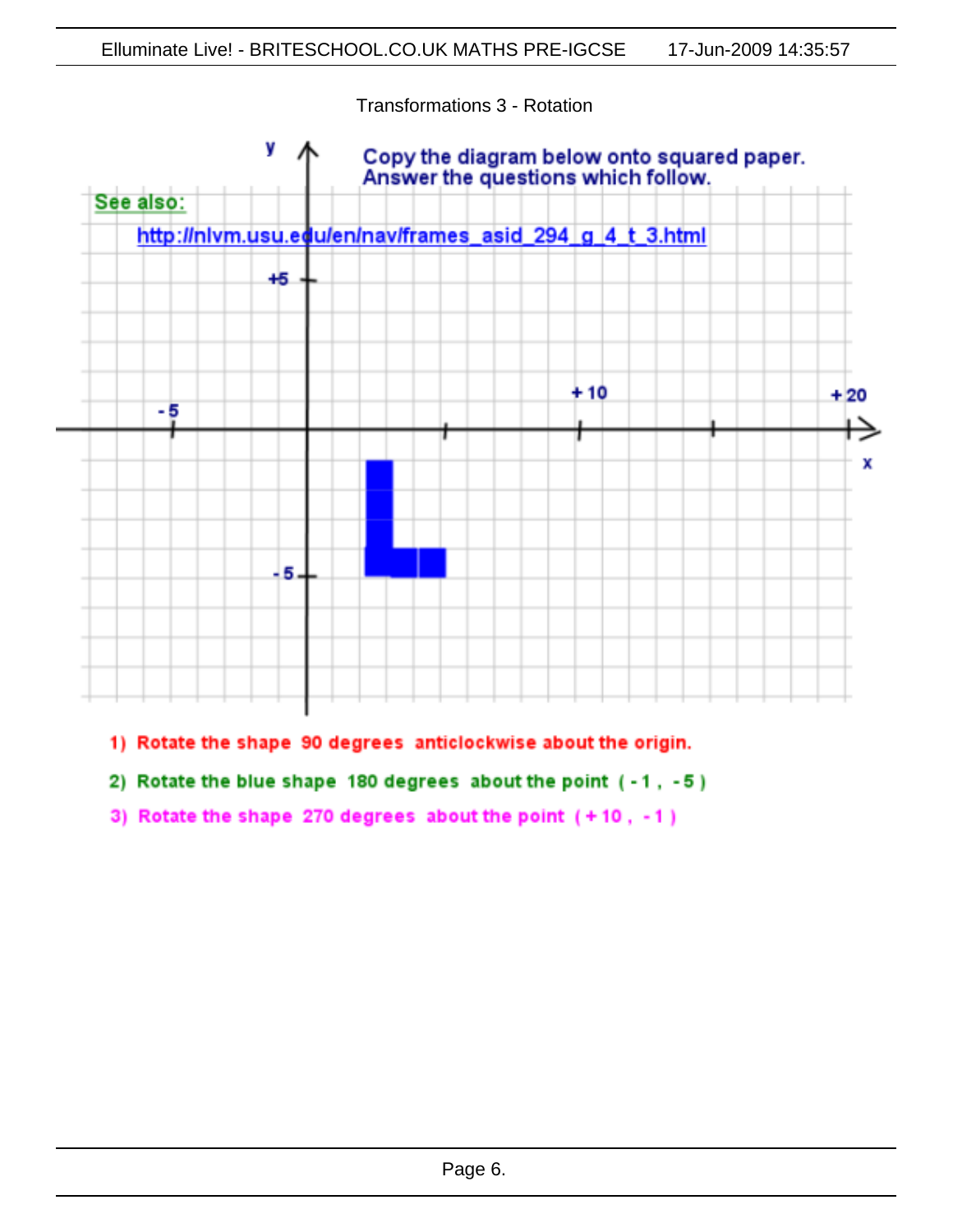

Transformations 3 - Rotation ANSWER

- 1) Rotate the shape 90 degrees anticlockwise about the origin.
- 2) Rotate the blue shape 180 degrees about the point (-1, -5)
- 3) Rotate the shape 270 degrees about the point  $(+10, -1)$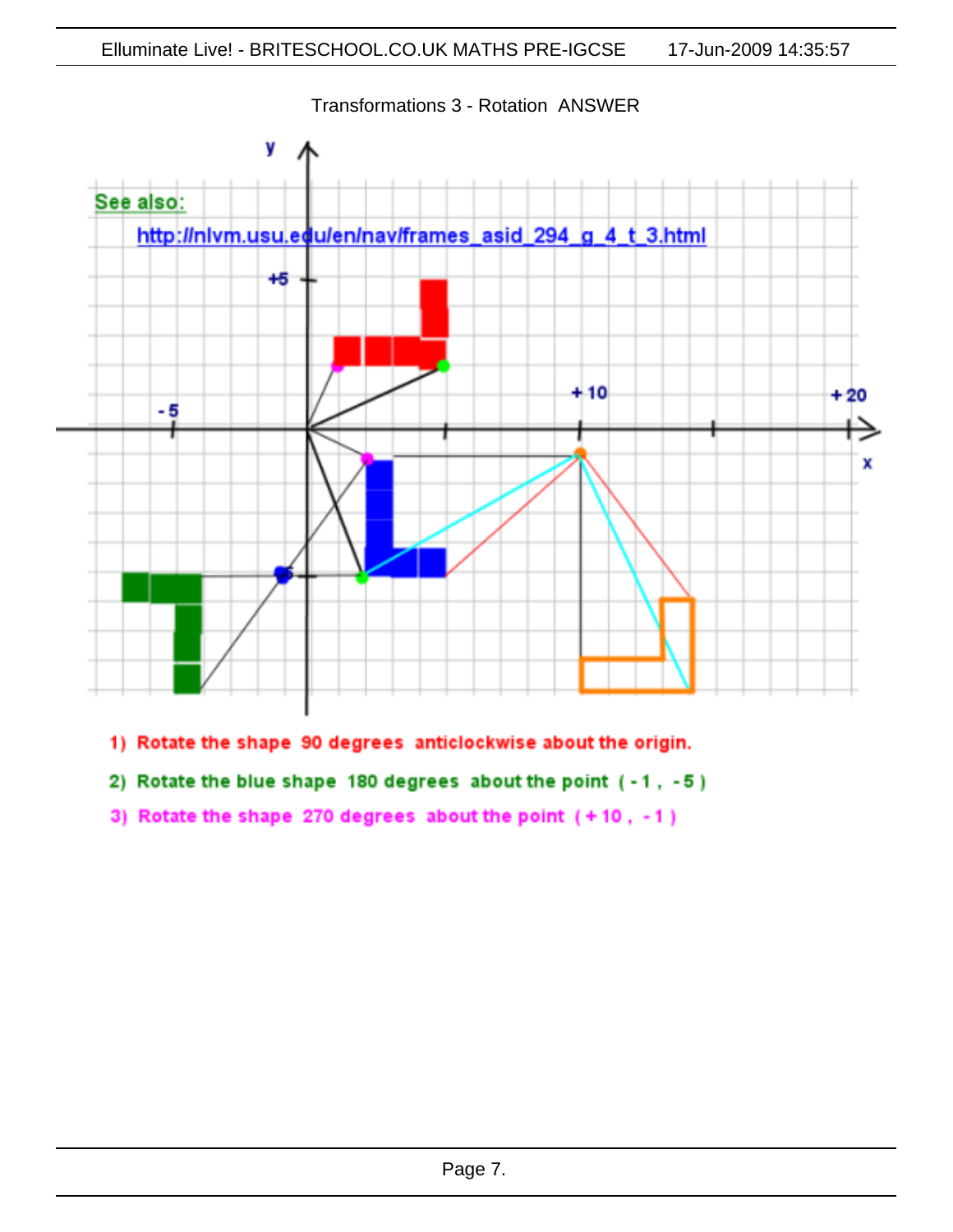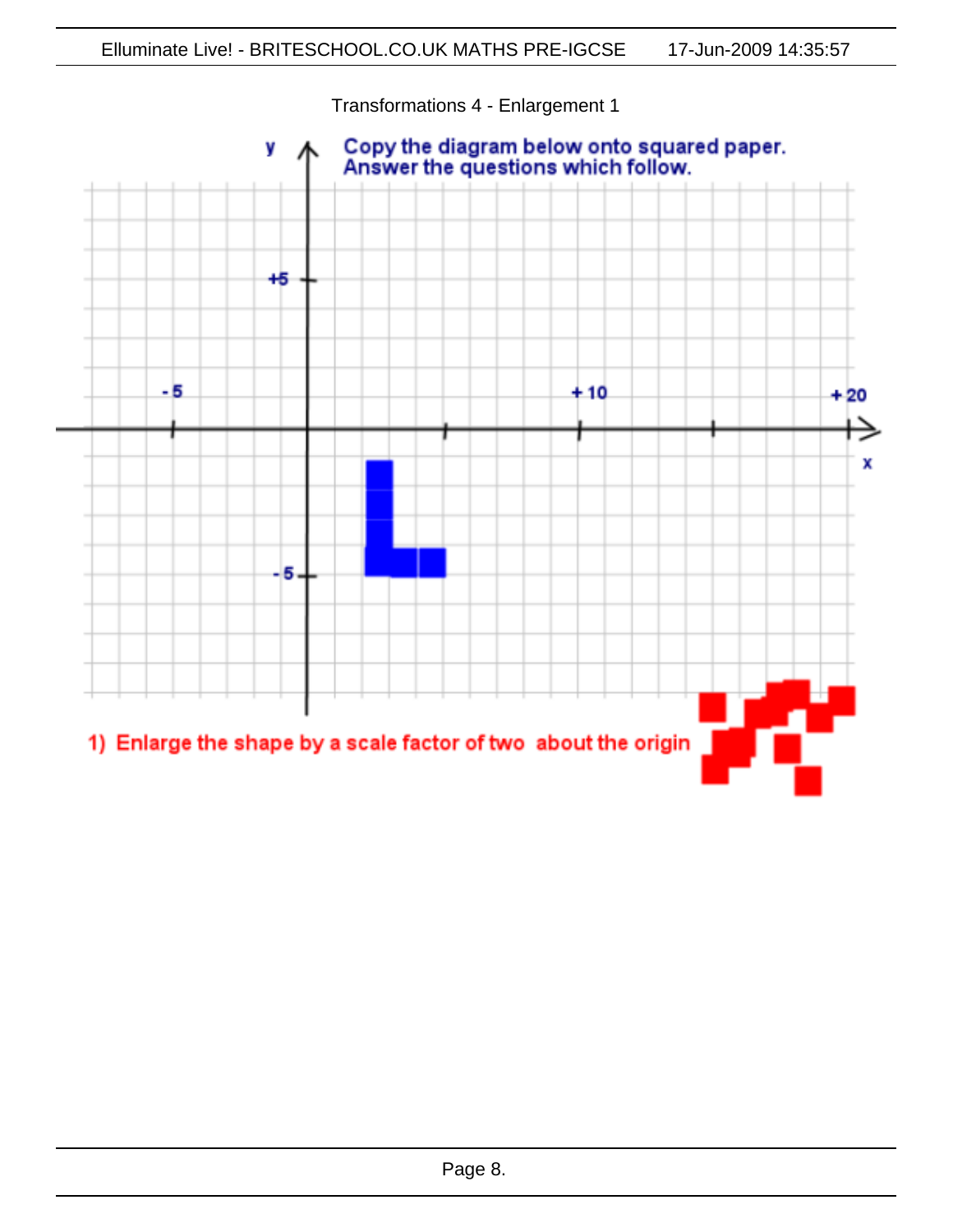

Transformations 4 - Enlargement 1 ANSWER

1) Enlarge the shape by a scale factor of two about the origin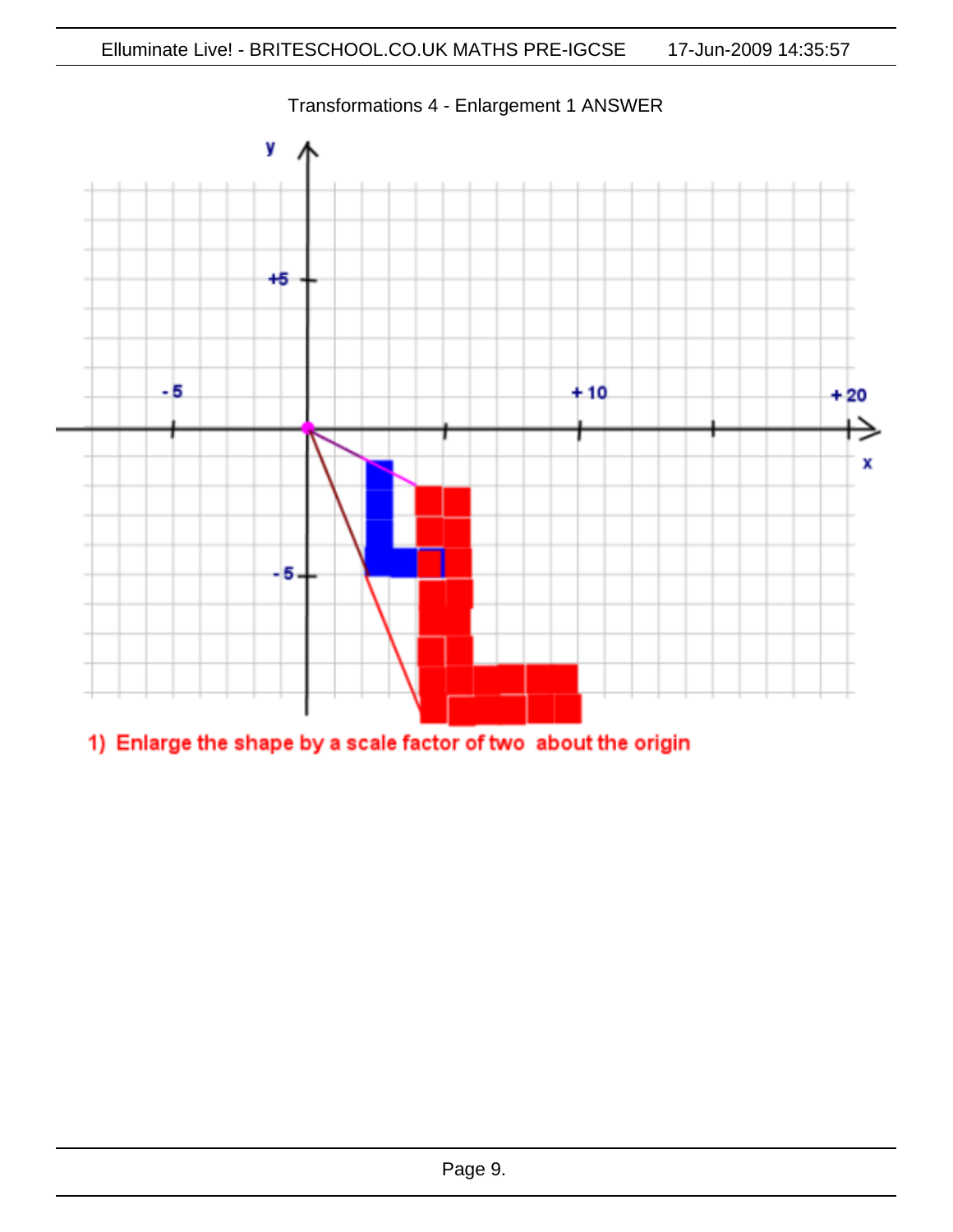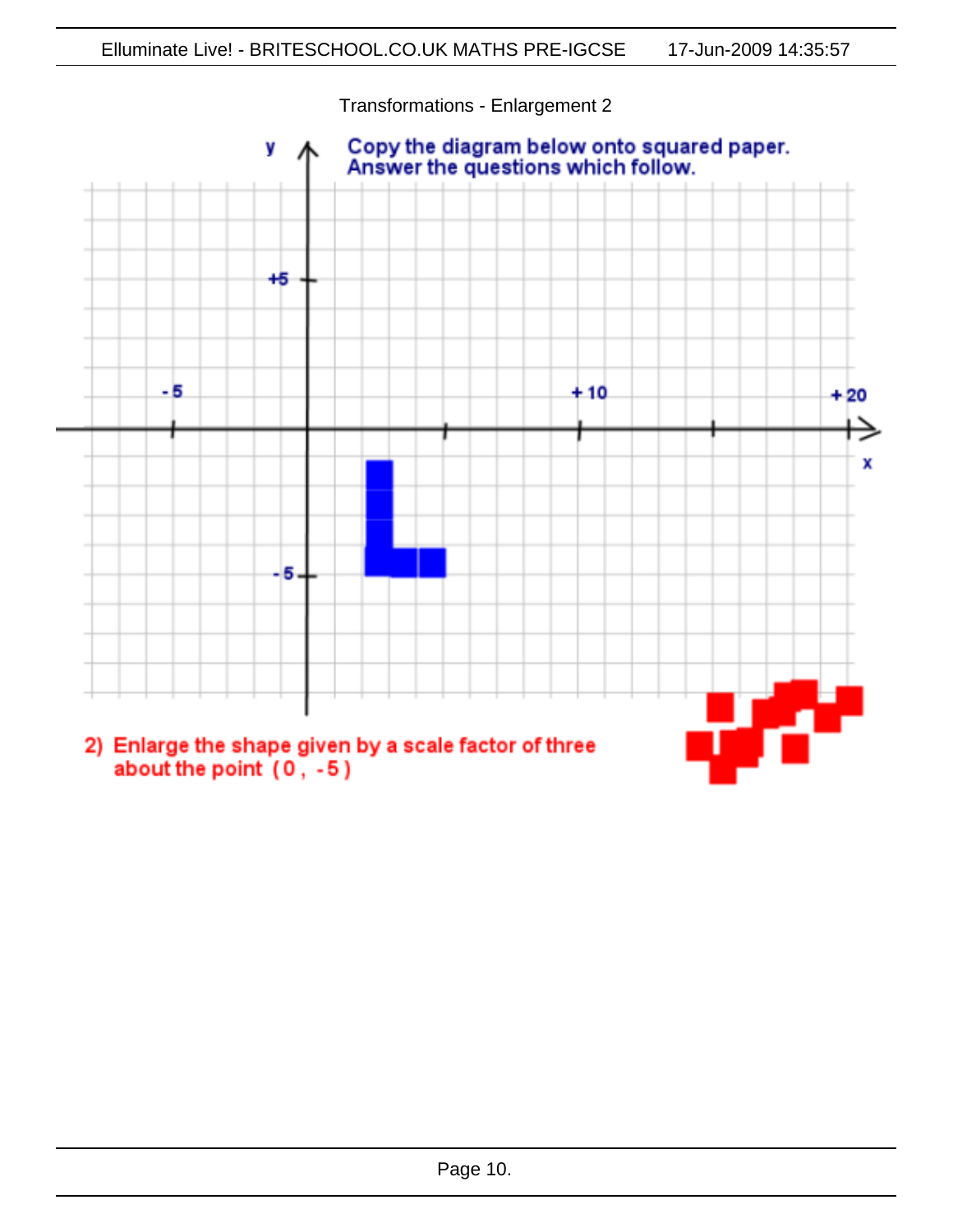

Transformations - Enlargement 2 ANSWER

2) Enlarge the shape given by a scale factor of three about the point  $(0, -5)$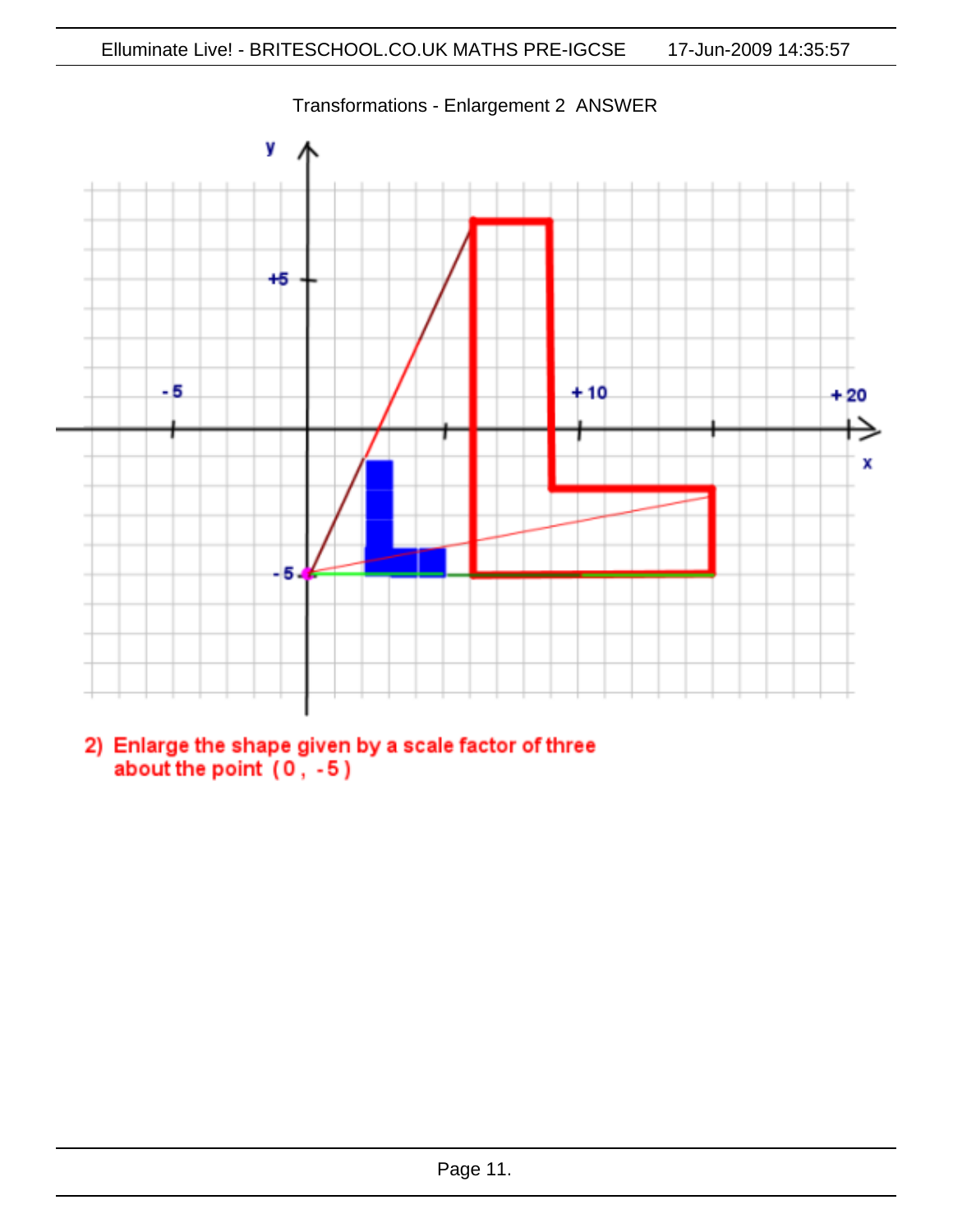

3) What is the scale factor of this enlargement ? Where is the centre of enlargement?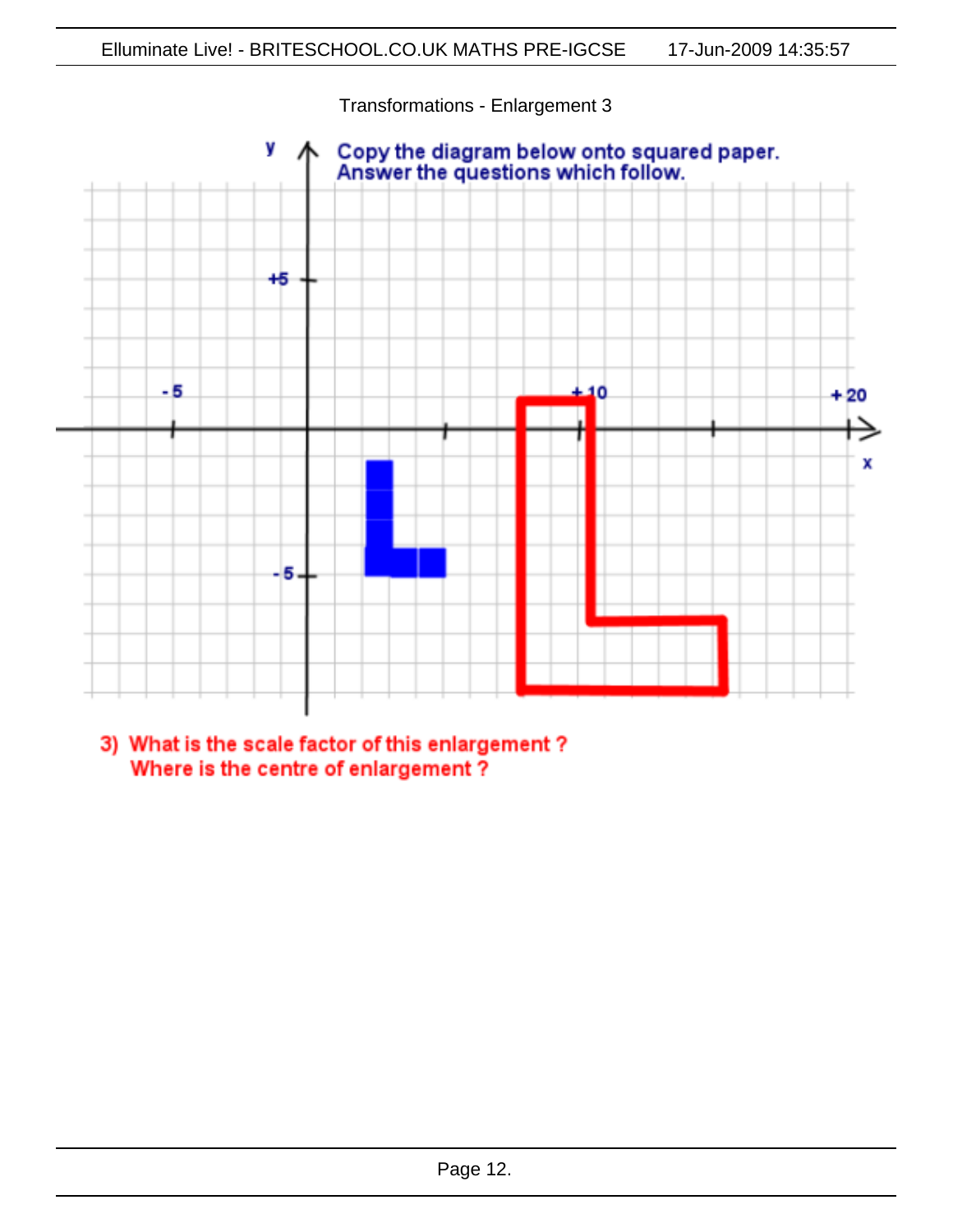

Transformations - Enlargement 3 ANSWERS

2.5 times 3) What is the scale factor of this enlargement ? Where is the centre of enlargement?  $(-1.5, -2.5)$ (approx.)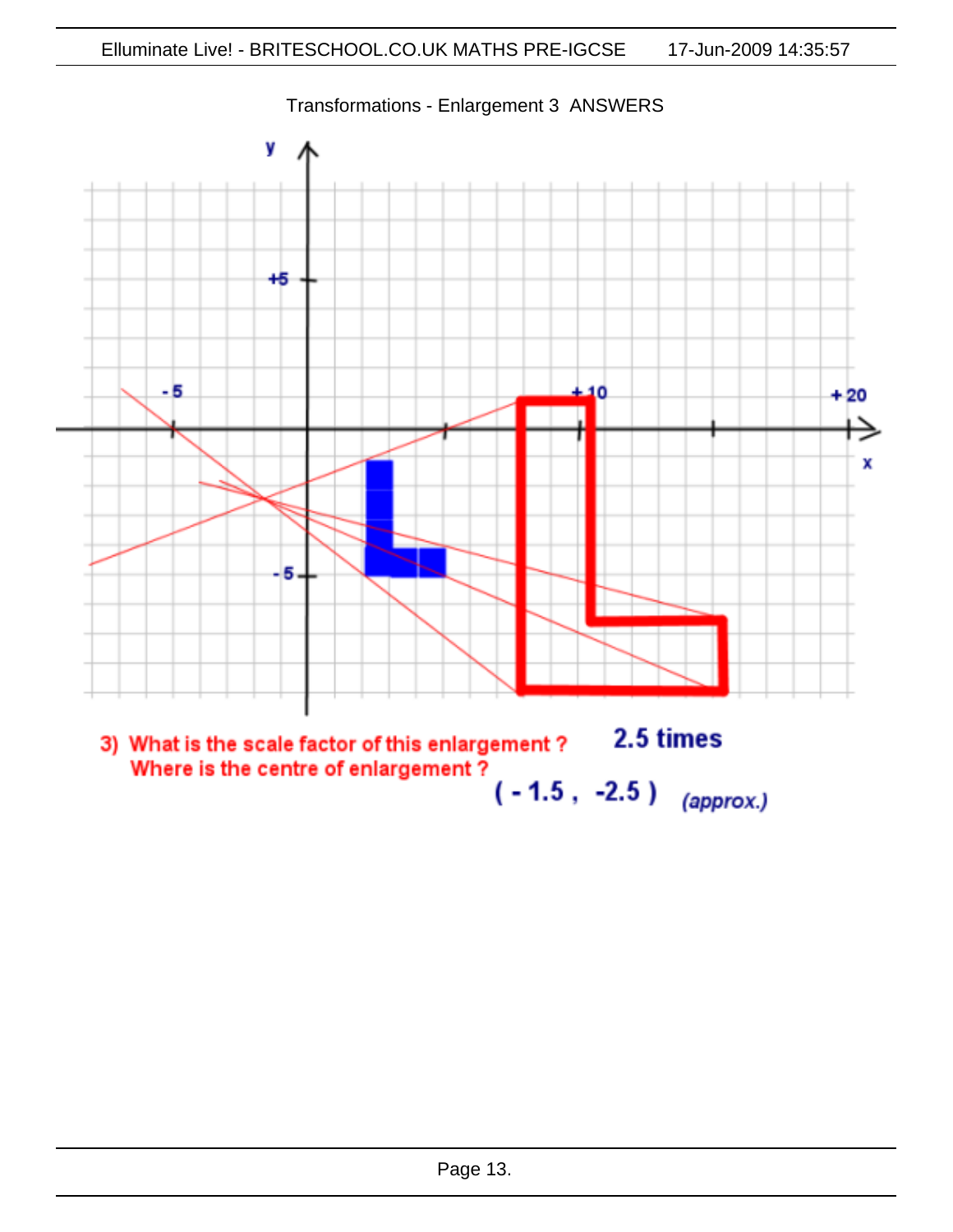

4) What is the scale factor of this enlargement ?

Where is the centre of enlargement?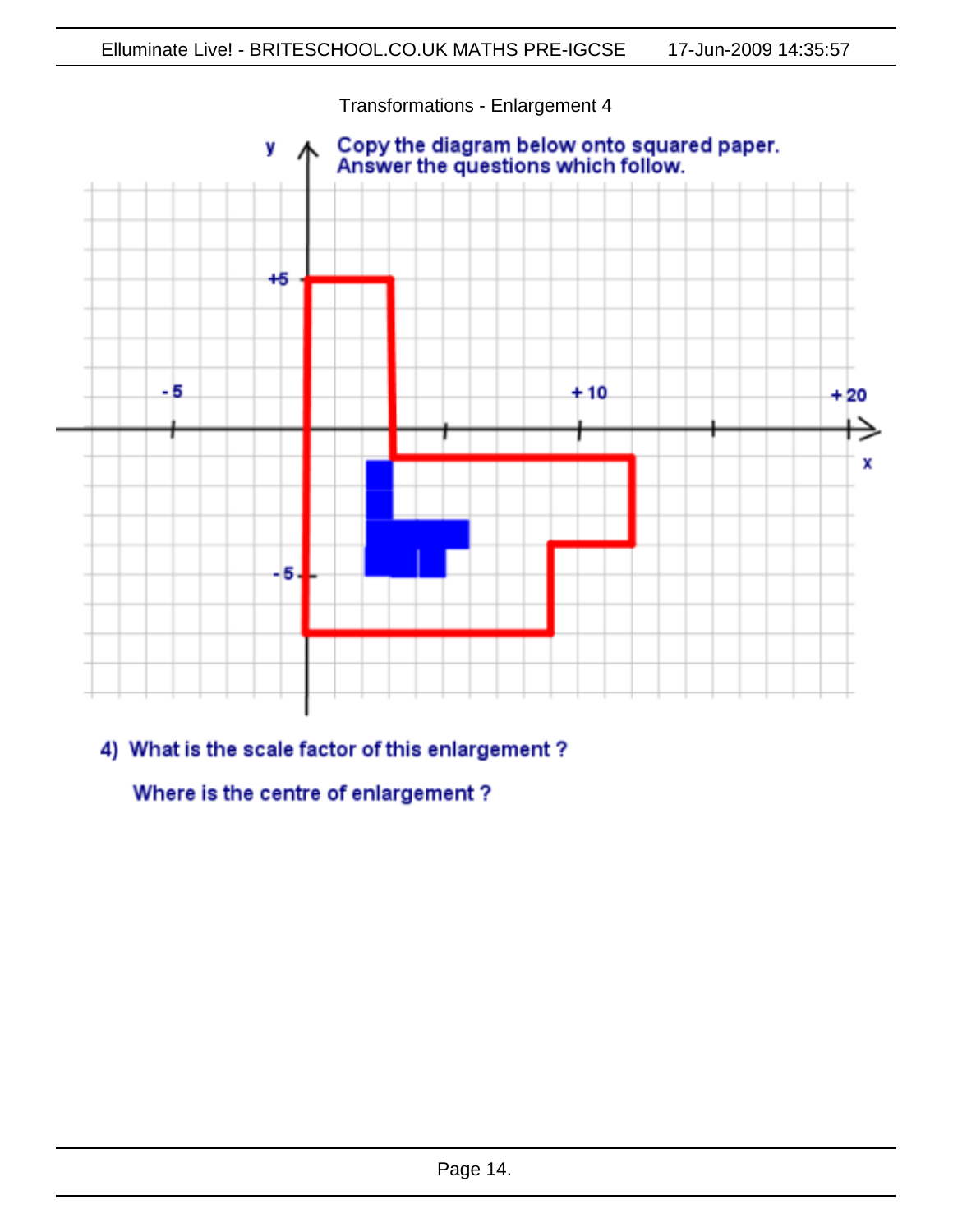

Transformations - Enlargement 4 ANSWER

|  | 4) What is the scale factor of this enlargement? | or<br>orig<br>is th |
|--|--------------------------------------------------|---------------------|
|  | Where is the centre of enlargement?<br>$(3, -4)$ |                     |

1/3 if the<br>jinal shape<br>he red one)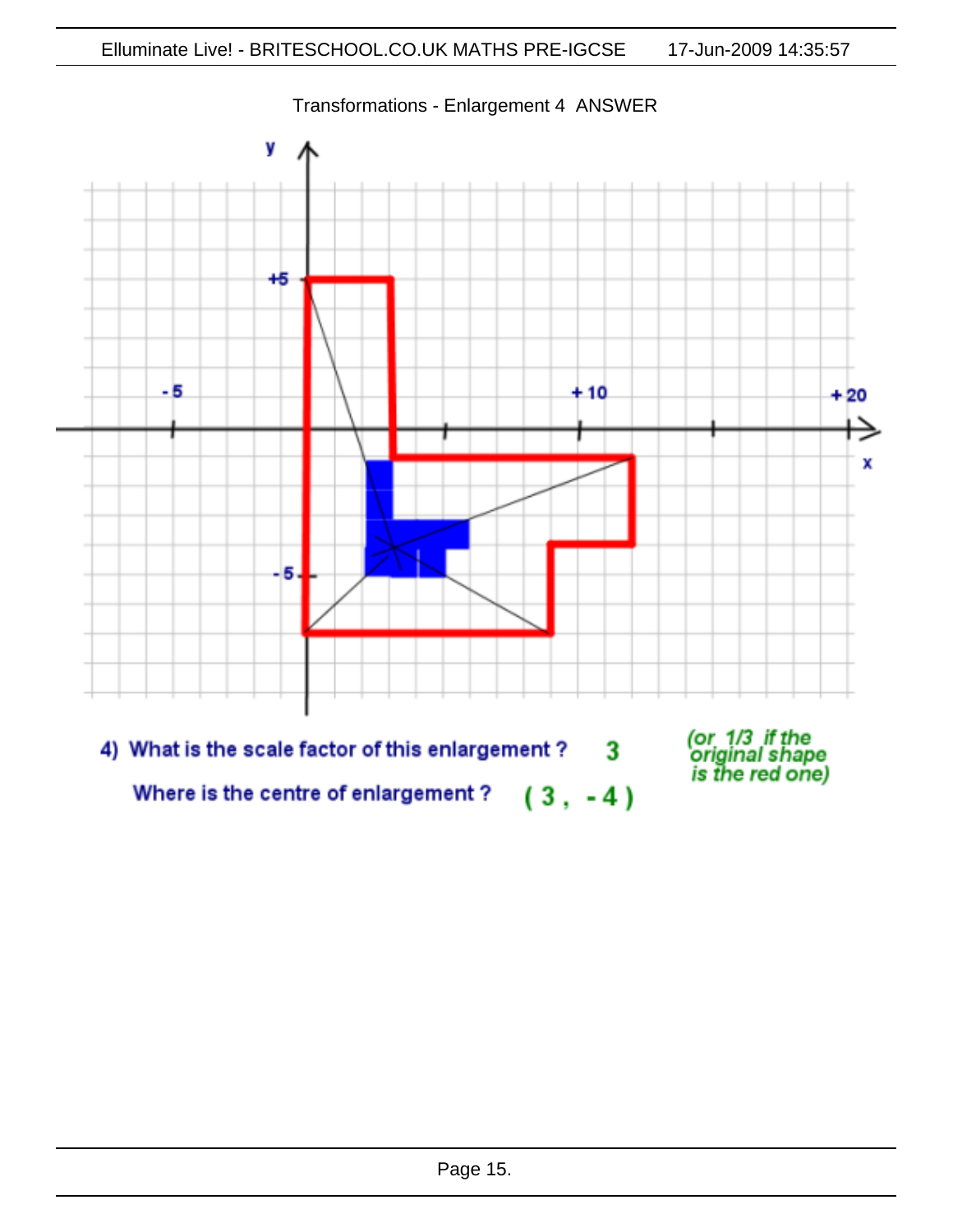

5) Enlarge the shape given by a scale factor of 0.5, centre (0, -5)